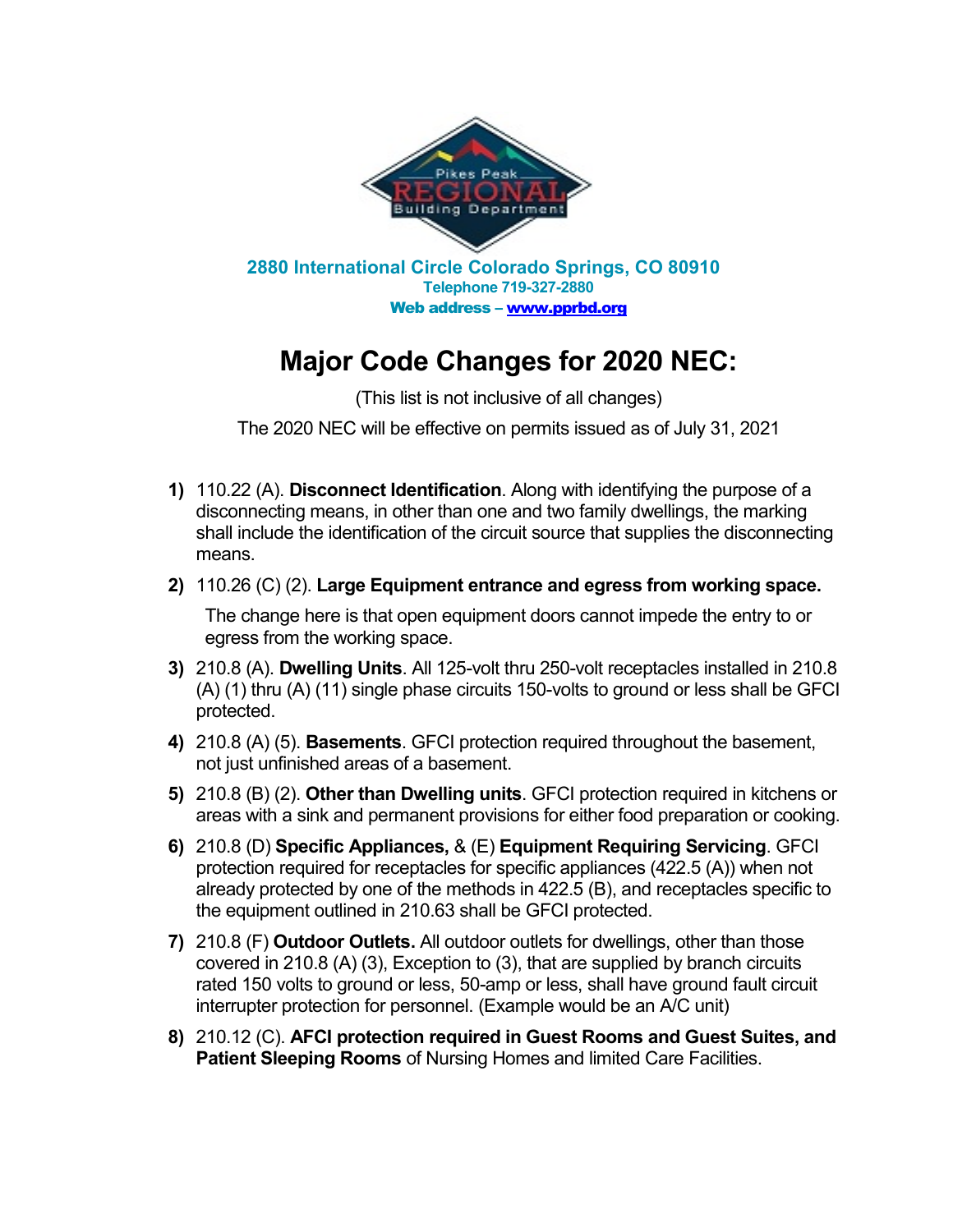- **9)** 210.12 (D). **Branch Circuit Extensions or Modifications Dwelling units, Dormitory units, Guest Rooms and Guest Suites.** Where the branch circuit wiring for any areas in 210.12 (A) (B) or (C) is replaced, modified or extended it shall be AFCI protected. The exception for the extensions not over 6ft in length and not including any additional outlets or devices is still applicable.
- **10)** 210.52 (C) (2). **Island and Peninsular Countertops and Work Surfaces**. (a) At least one receptacle shall be installed for the first 9sqft or fraction thereof, of the countertop or work surface, and an additional receptacle for each additional 18sqft or fraction thereof. (b) at least one receptacle outlet shall be installed within 2ft of the outer end of a peninsular countertop or work surface. Additional outlets required, shall be permitted to be located as determined by the installer, designer or owner.
- **11)** 210.70 (A) (1). **Habitable Rooms**. The change here is that the required wall mounted control device for lighting outlets in habitable rooms must be located near the entrance on a wall. (Already common practice)
- **12)** 225.30 (B). **Common Supply Equipment**. Where feeder conductors originate in the same panelboard, switchboard, switchgear, or distribution equipment, and each feeder terminates in a single disconnecting means, not more than six feeders shall be permitted. Where more than one feeder is installed, the disconnects shall be grouped in the same location.
- **13)** 230.46. **Effective January 2023,** All pressure connectors and devices for splices or taps installed on service conductors are to be Listed and Marked as "Suitable for use on the line side of the service equipment or equivalent".
- **14)** 230.67 (A) thru (D). **Surge Protection**. All services supplying dwelling units shall be provided with a surge-protective device. Must be Type 1 or Type 2 SPD. Applies to service equipment being replaced.
- **15)** 230.71. **Maximum Number of Disconnects ( 6 Handle Rule).** The change here is that 6 separate service disconnects only allowed in separate enclosures or separate compartments.
- **16)** 230.85. **Emergency Disconnects**. For one and two family dwellings units, service conductors shall terminate in a service rated disconnecting means at a readily accessible location outdoors. Each disconnecting means shall be marked

"Emergency Disconnect

Service Disconnect"

**17)** 240.67. (A) thru (C). **Arc Energy Reduction (Fuses). EFFECTIVE JANUARY 1 2020.** Reminder that Arc Energy Reduction is now required where fuses are employed and rated 1200-amp or higher. (C) is new in the 2020 NEC requiring the arc energy reduction system testing by primary current injection or other approved method when first installed on site.(Some exceptions apply)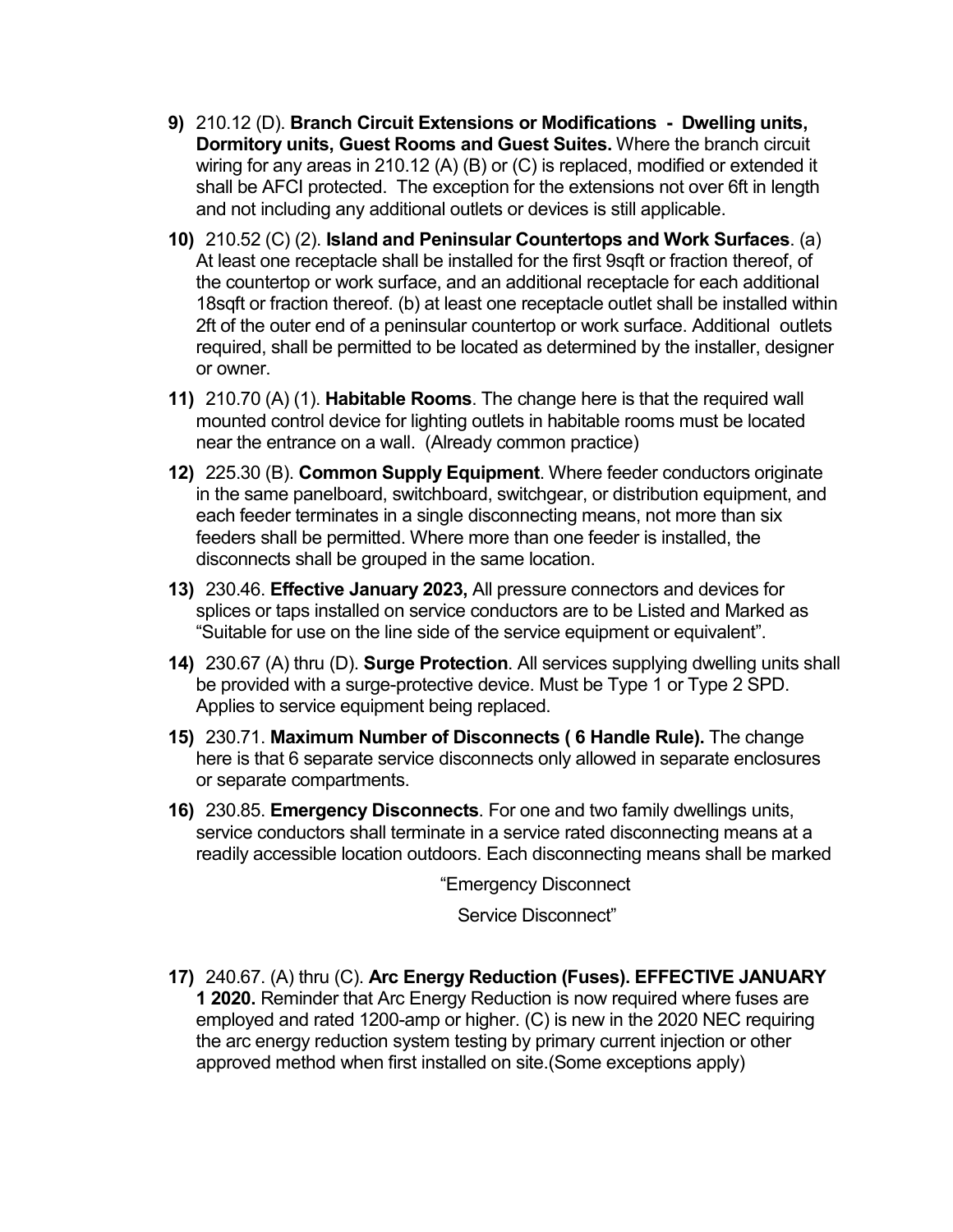- **18)** 240.87 (A) thru (C). **Arc Energy Reduction (Breakers).** Breakers rated 1200 Amp or higher must utilize one of the methods of reducing arc energy, and documentation shall be provided showing that the method chosen to reduce the clearing time is set to operate at a level below the available arcing current. Temporary adjustment of the instantaneous trip setting to achieve arc energy reduction shall not be permitted. (C) is new in the 2020 NEC requiring the arc energy reduction system testing by primary current injection or other approved method when first installed on site. (Some exceptions apply)
- **19)** 250.68 (C) (3). **Grounding Electrode Conductor and Bonding Jumper Connections to Grounding Electrodes.** The change here is that rebar (UFER) cannot be used as a conductor to connect other electrodes in the system.
- **20)**250.122 (B). **Sizing Equipment Grounding Conductors.** When ungrounded conductors are increased in size for any reason other than as required by 310.15 (B) or 310.15 (C), wire type EGC's shall be increased in size proportionately to the increase in circular mil area of the ungrounded conductors.
- **21)** 300.25. **Exit Enclosures (Stair Towers).** Where an exit enclosure is required to be separated from the building, only electrical wiring methods serving equipment permitted by the authority having jurisdiction in the exit enclosure shall be installed within the exit enclosure.
- **22) Article 310 Changes**. Revised with new table designations. MV cable and conductors have been relocated to new Article 311. Table 310.15 (B) (16) has been renamed Table 310.16, and new Table 310.12 for dwelling unit ampacities for services and feeders is back when no de-rating is required.
- **23)** 314.27 (C). **Boxes at Ceiling Suspended Paddle Fan Outlets.** Outlet boxes in the ceilings of habitable rooms in a location acceptable for the installation of a suspended paddle fan shall be either: 1) Listed for the sole support of a suspended paddle fan, or 2) a standard outlet box providing access to structural framing capable of supporting a suspended paddle fan bracket or equivalent.
- **24)** 406.5 (G) (1) & (2). **Receptacle Orientation**. (1) Receptacles shall not be installed in a face up position in countertops or work surfaces unless Listed for countertop and work surface applications. (2) Under Sinks. Receptacles shall not be installed in a face up position in the area below a sink.
- **25)** 406.9 (C). **Bathtub and Shower Space**. Receptacles shall not be installed within a zone measured 3ft horizontally and 8ft vertically from the top of the tub rim or shower stall threshold. This is all encompassing and shall include the space directly over the tub or shower. **Exception:** In bathrooms with less than the required zone the receptacle(s) shall be permitted to be installed opposite the bathtub or shower stall on the farthest wall within the room.
- **26)** 406.12. **Tamper Resistant Devices**. TR devices for all 15 and 20-amp 125 and 250 volt receptacles are now required to be installed in common areas of multifamily dwellings, common areas of hotel and motels, Dormitory units, and Assisted living facilities.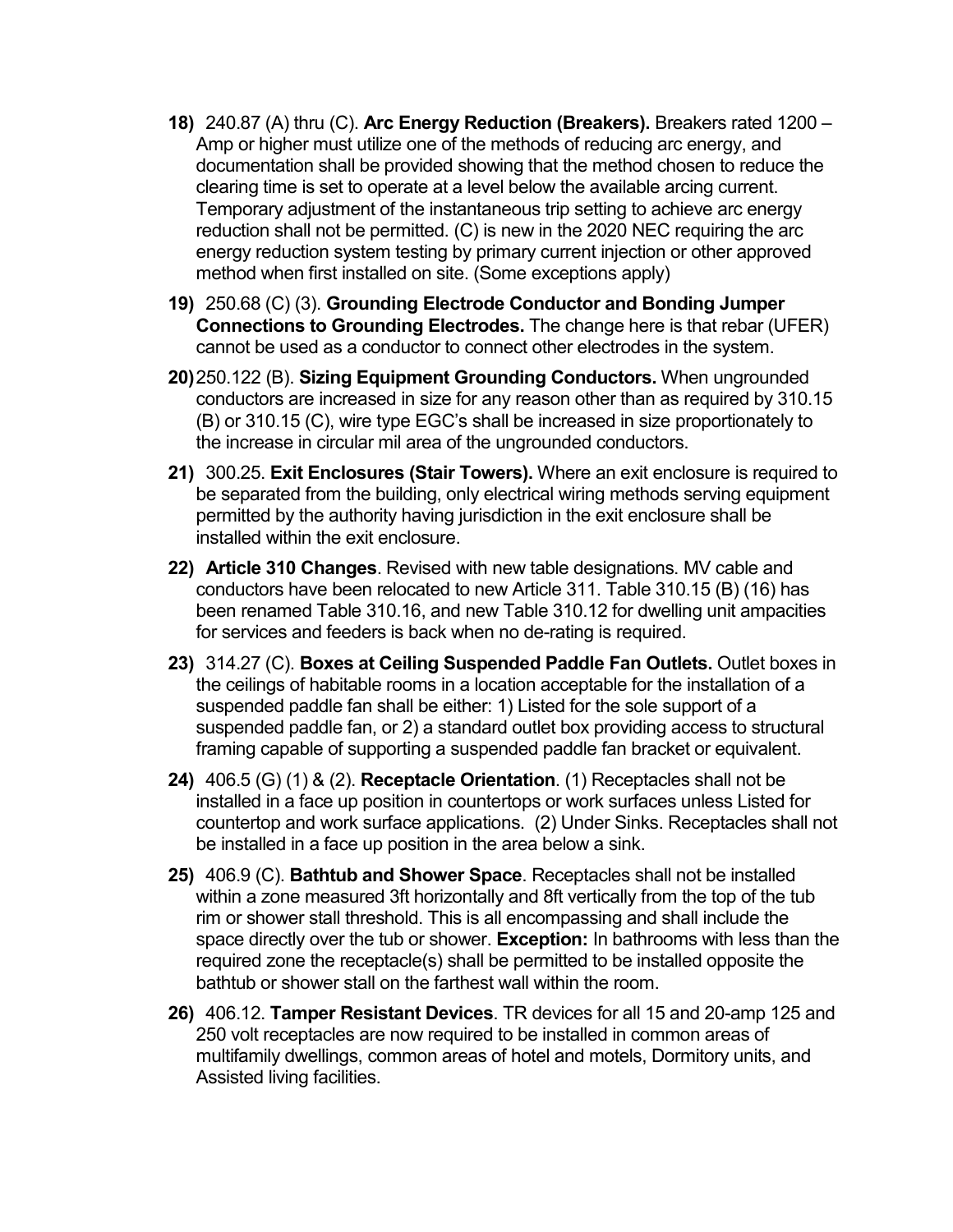- **27)** 408.6. **Short Circuit Current Rating**. In other than one and two family dwellings, the available fault current and the date the calculation was performed shall be field marked on each Switchboard, switchgear, and panelboard.
- **28)** 408.36 Exception 1. **Overcurrent Protection. DELETED**. This was a companion section to 230.71 dealing with the 6 handle rule.
- **29)** 410.116 (C). **Installation in Fire Resistive Construction**. Recessed Luminaires not Listed for use in Fire Resistant Rated Construction shall not be installed in fire resistive rated construction unless is satisfies one of the following conditions:
	- 1) Shall be Listed for use in Fire Resistant Rated Construction
	- 2) The luminaire shall be installed in or used with a luminaire enclosure that is Listed for use in a Fire Resistant Rated Construction.
	- 3) The luminaire is Listed and shall be installed in accordance with a tested Fire Resistant Rated Assembly.
- **30)** 410.118. **Access to Other Boxes.** Luminaires recessed in ceilings, floors, or walls, shall not be used to access outlet, pull or junction boxes or conduit bodies unless the box or conduit body is an integral part of the luminaire.
- **31)** Article 410 New Part XVI. **Special Provisions for Horticultural Lighting Equipment.** This new Part has requirements for the Listing, installation and use of luminaires that are Listed and identified for horticultural use to include locations not permitted, type of connections, fittings, GFCI protection etc.
- **32)** 422.5 (A). **Ground Fault Circuit Interrupter (GFCI) protection for Personnel**. The list of appliances requiring GFCI protection has been increased and is required regardless of being cord and plug connected or hard wired.
- **33)** 422.16 (B) (2). **Built in Dishwasher and Trash Compactors**. The cord of a dishwasher or trash compactor passing thru an opening shall be protected by a bushing, grommet or other approved means. (Bushing or grommet required)
- **34)** 440.9. **Grounding and Bonding**. Where HVAC equipment is located outdoors on a roof, an equipment grounding conductor of the wire type shall be installed in outdoor portions of metallic raceway systems that use compression fittings.
- **35)** 445.18 (D). **Emergency Shutdown in One and Two Family Dwelling Units**. For other than cord and plug connected portable generators, an emergency shutdown device shall be located outside the dwelling unit at a readily accessible location.
- **36)** 450.9. **Ventilation**. Transformer top surfaces that are horizontal and readily accessible shall be marked to prohibit storage.
- **37)** 480.7 (B), (C), & (G). **DC Disconnect Methods.** These are new requirements for disconnecting stationary battery systems. (B) specifically for single family and two family dwellings, a disconnect or remote control for a stationary battery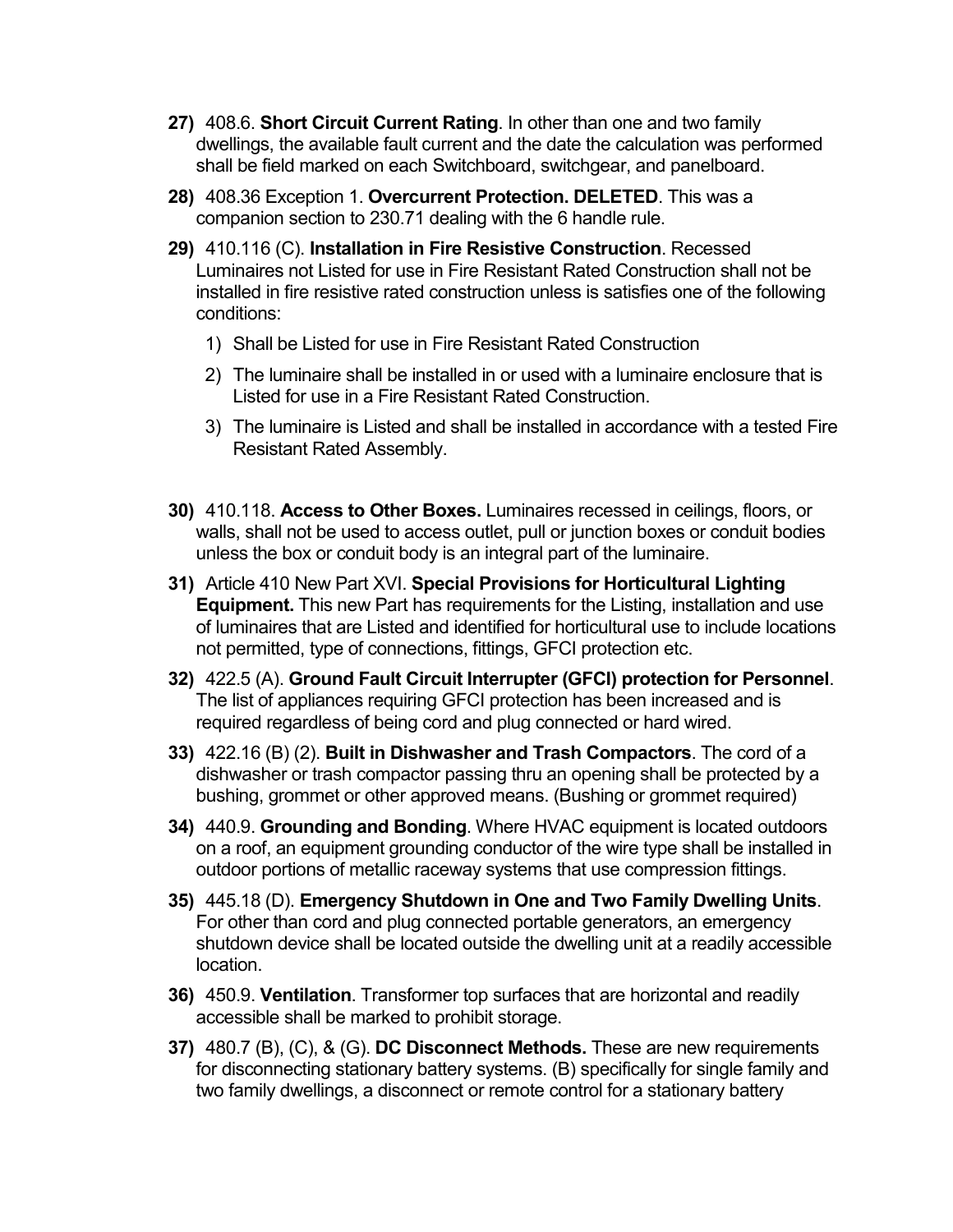system shall be located at a readily accessible location outside the building for emergency use and shall be labeled "Emergency Battery Disconnect". (C) deals with disconnecting means exceeding 240-volts dc, and (G) is specific to the labeling and Identification of Power Sources on the premises.

- **38)** 511.12. **Ground Fault Circuit Interrupter Protection for Personnel.** GFCI for personnel shall be in accordance with 210.8 (B). (Commercial Garages)
- **39)** 513.12. **Ground Fault Circuit Interrupter Protection for Personnel.** GFCI for personnel shall be in accordance with 210.8 (B). (Aircraft Hangars)
- **40)** 518.6. **Illumination.** Illumination shall be provided for all working spaces about fixed service equipment, switchboards, switchgear, panelboards, motorcontrol centers installed outdoors that serve assembly occupancies. Control by automatic means only shall not be permitted.
- **41)** 545 Part II. **Relocatable Structures**. Completely new section dealing with Relocatable Structures. Outlines requirements for power supplies, disconnecting means, grounding, identification, GFCI protection etc.
- **42)** 551.71 (F). GFCI protection. (TIA 20-8), Ground fault circuit interrupter protection shall be provided as required by 210.8 (B). GFCI protection shall not be required for other than 125-volt 15 and 20 amp receptacles used in the recreational vehicle site equipment.
- **43)** 600.4 (B). **Signs with a Retrofitted Illumination Systems.** Signs with a retrofitted illumination system shall contain the following:
	- (1) Sign shall be marked that the illumination system has been replaced
	- (2) The marking shall include the kit providers and installers name, logo, or unique identifier
	- (3) Signs with tubular LED lamps powered by the existing sign sockets shall include a label alerting the service personnel that the sign has been modified. The label shall meet the requirements of 110.21 (B). The label shall also include a warning not to install fluorescent lamps and shall also be visible during relamping.
- **44)** 600.6 (A) (4). **Remote Location.** The disconnecting means, if located remote from the sign, sign body, or pole, shall be mounted at an accessible location available to first responders and service personnel. The location of the disconnect shall be marked with a label at the sign location as the disconnect for the sign or outline lighting system. The label shall comply with 110.21 (B). (To meet this requirement, a disconnect will be required outdoors that shuts power off to the sign, and if not at the sign, a label on the sign indicating its location will be required)
- **45)** 600.33 (C). **Protection Against Physical Damage**. If subject to physically damaged, conductors shall be protected and installed in accordance with 300.4. All through-wall penetrations shall be protected by a listed bushing or raceway. (This applies to Class 2 wiring on the load side of a driver or transformer)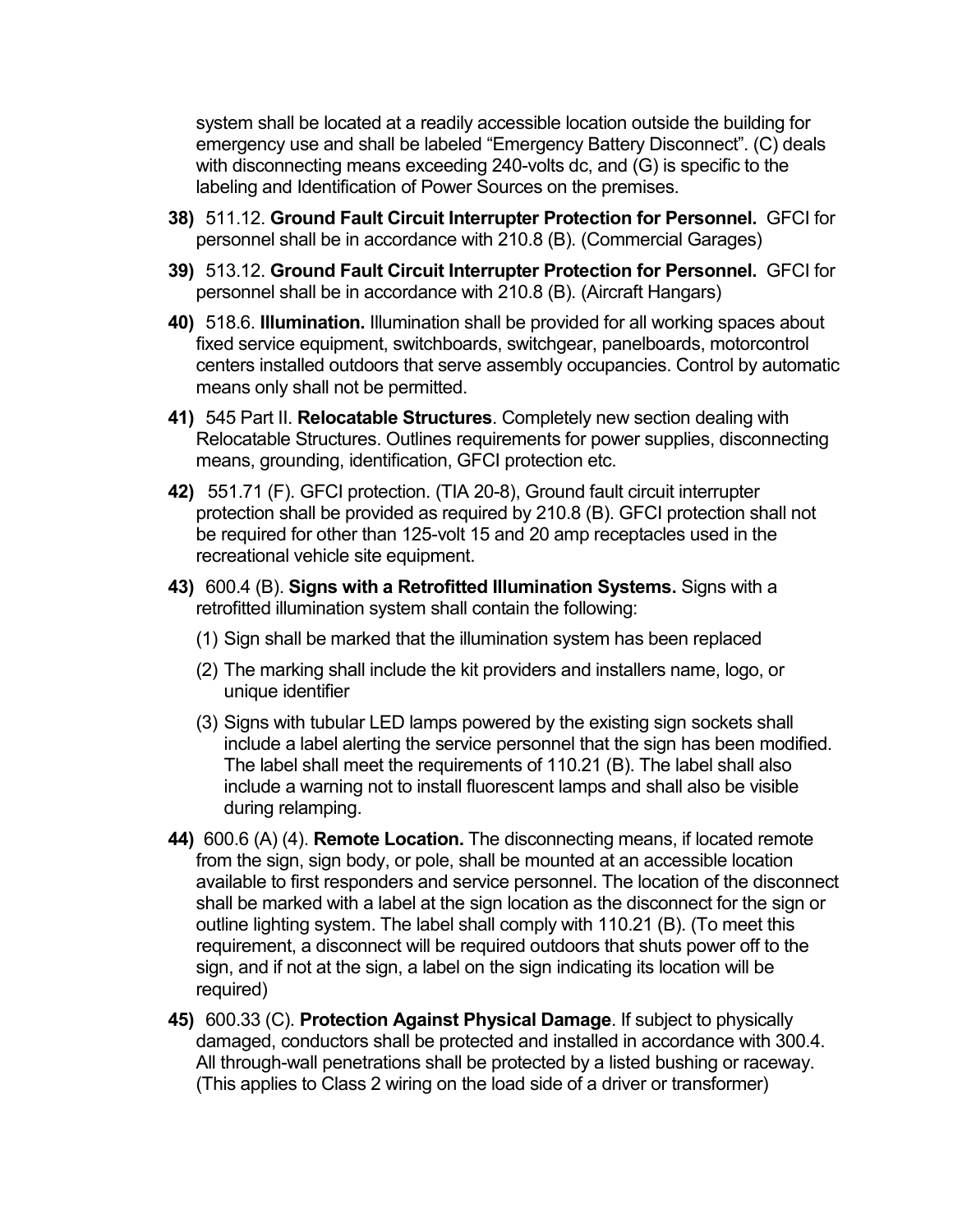- **46)** 620.62. **Selective Coordination**. Where more than one driving machine disconnecting means is supplied by the same source, the overcurrent protective devices in each disconnecting means shall be selectively coordinated with any other supply side over current protective devices.
- **47)** 620.65. **Signage**. Equipment enclosures containing selectively coordinated overcurrent devices shall be legibly marked in the field to indicate that the overcurrent devices are selectively coordinated. The marking shall meet the requirements of 110.21 (B), shall be readily visible, and shall state the following:

 CAUTION: OVERCURRENT DEVICES IN THIS ENCLOSURE ARE SELECTIVELY COORDINATED. EQUIVALENT REPLACEMENTS AND TRIP SETTING ARE REQUIRED.

- **48)** 680.21 (C). **GFCI Protection.** Outlets supplying all pool motors on branch circuits rated 150 volts or less to ground and 60-amperes or less, single or 3 phase, shall be provided with Class A GFCI protection.
- **49)** 680.21 (D). **Pool Pump Motor Replacement**. Where a pool pump motor in 680.21 (C) is replaced for maintenance or repair, the replacement pump motor shall be provided with GFCI protection.
- **50)** 680.22 (A) (5). **Pool Equipment Room**. At least one GFCI protected 125-volt 15 or 20-amp receptacle on a general purpose circuit shall be located within a pool equipment room, and all other receptacles supplied by branch circuits rated 150 volts or less to ground within a pool equipment room shall be GFCI protected.
- **51)** 680.22 (E). **Other Equipment**. Other equipment with ratings exceeding the low voltage contact limit shall be located at least 5ft horizontally from the inside walls of a pool unless separated from the pool by a solid fence, wall, or other permanent barrier. (Other equipment would include but not be limited to meter sockets, panels, disconnects, a/c units)
- **52)** 680.35 (A) thru (G). **Storable and Portable Immersion Pools.** This is a new section with all the specific requirements for Storable and Portable Immersion Pools.
- **53)** 695.6 (A) (1) Exception. **Supply Conductors**. The supply conductors within the fire pump room shall not be required to meet 230.6 (1) or (2).
- **54)** 705.10. **Identification of Power Sources**. A label indicating multiple power sources located on the premises is required to be located at each service equipment location or at an approved readily visible location. The plaque or directory shall denote the location of each power source disconnecting means for the building or structure. The plaques or directory shall be marked with the